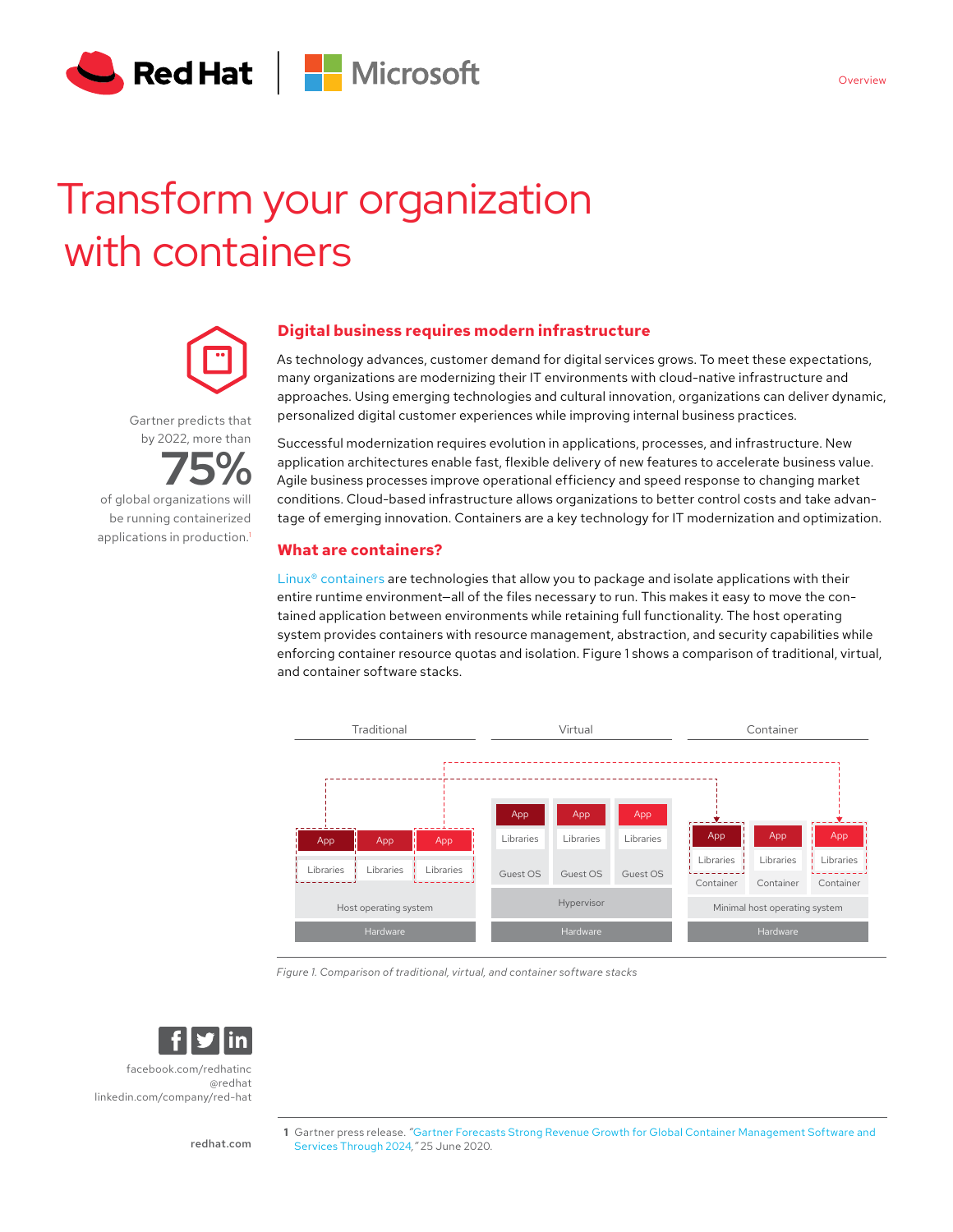

## **Modernize your applications, processes, and infrastructure**

IT modernization initiatives can use containers—integrated with a container platform that provides development and deployment capabilities—to fundamentally change applications, processes, and infrastructure. Application life-cycle management, build automation, and [continuous integration/](https://www.redhat.com/en/topics/devops/what-is-ci-cd) [continuous deployment \(CI/CD\)](https://www.redhat.com/en/topics/devops/what-is-ci-cd) capabilities make containers an ideal development foundation. Plus, automated deployment, scaling, and management functionality allows containers to operate across hybrid environments alongside existing applications and IT investments.

#### **Applications**

Using containers and microservices, you can rapidly develop [cloud-native applications,](https://www.redhat.com/en/topics/cloud-native-apps) speeding time to market for new products and features. The building blocks of modern applications, [microservices](https://www.redhat.com/en/topics/microservices) are minimal, complete, and composable services with limited dependencies. Containerized microservices can be deployed and updated quickly and independently. Container orchestration platforms manage microservice deployments at scale and provide integrated service discovery.

#### **Processes**

Containers also help you adopt [agile development processes](https://www.redhat.com/en/topics/devops) that increase efficiency and collaboration between development and operations teams. By packaging applications and dependencies into containers, developers can provide operations with a consistent management process for all applications. Immutable application packages can easily be moved between development, test, and production environments without rebuilding the application. As a result, development and operations can use a single, shared container platform that addresses both teams' core requirements.

#### **Infrastructure**

Containerized applications and services scale easily across hybrid environments—including physical, virtual, and private, public, and edge cloud infrastructure—giving you choice and flexibility for enterprise workloads. Containers provide a standard and portable package that can be deployed consistently and rapidly across physical and virtual machines in any on-site or cloud environment.

### **Adopt containers with Red Hat and Microsoft**

Red Hat and Microsoft provide a production-ready, containerized environment with a hybrid cloud foundation. Shown in Figure 2, [Red Hat® OpenShift® Container Platform](https://www.redhat.com/en/technologies/cloud-computing/openshift) is an enterprise-ready [Kubernetes](https://www.redhat.com/en/topics/containers/what-is-kubernetes) container platform with full-stack automated operations to manage hybrid cloud and multicloud deployments. It is optimized to improve developer productivity and promote innovation. Self-service capabilities let you develop, deploy, and manage traditional and container-based applications seamlessly across physical, virtual, and cloud infrastructures. Advanced security features help protect your containerized environment by preventing tenants from compromising other containers or the underlying host.

Spanning more than 60 regions, [Microsoft Azure](https://azure.microsoft.com/) is a global network of some of the world's largest datacenters. It integrates seamlessly with your on-site datacenter and provides a comprehensive set of cloud services for building, deploying, and managing container-based applications. More than 70 compliance offerings help you keep resources in alignment with regulations and policies. Additionally, Microsoft Azure Security Center supplies a central view of your Azure resources to aid in threat detection and mitigation. Azure Active Directory provides identity governance and access management that work seamlessly with Red Hat OpenShift Container Platform.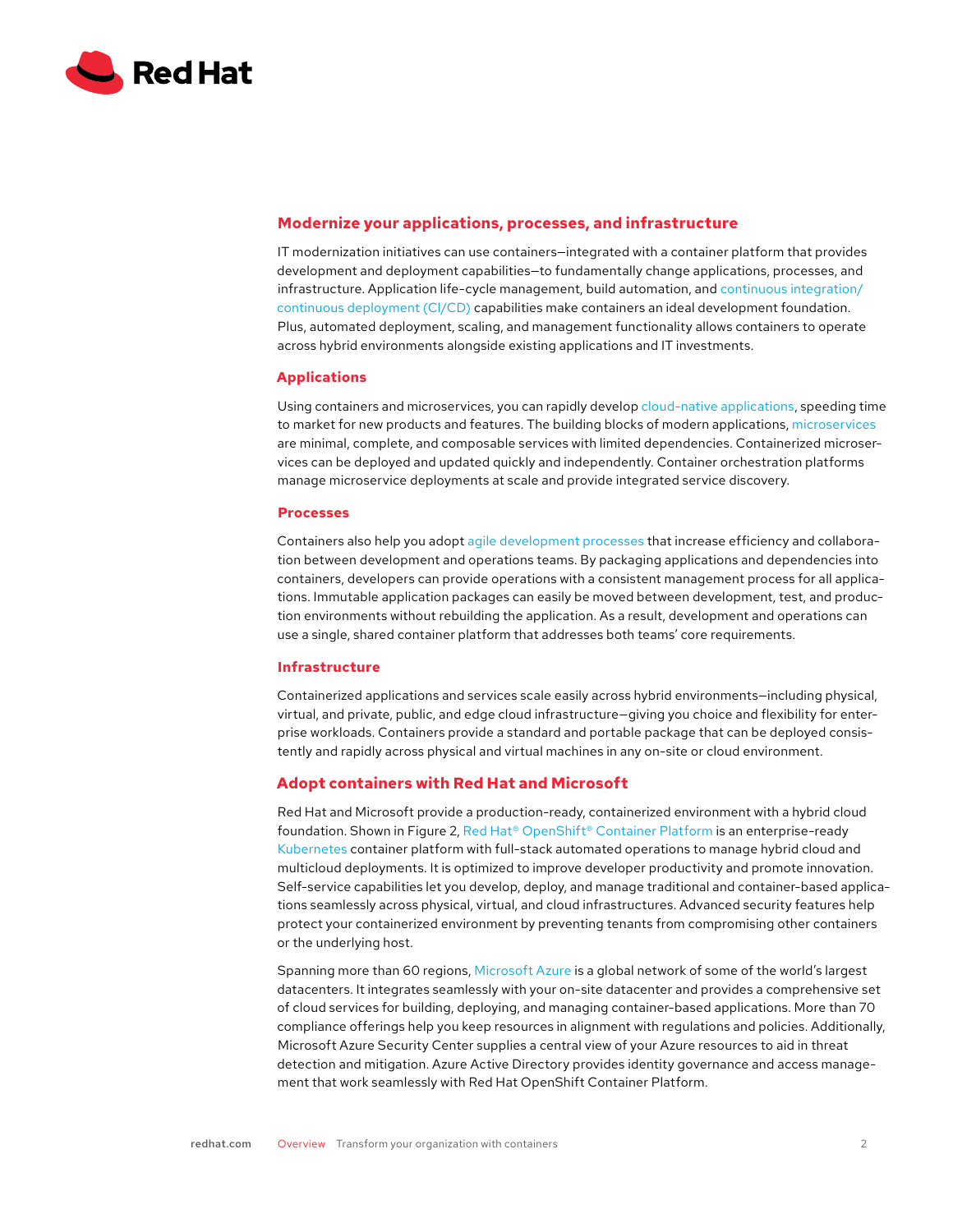



*Figure 2. Red Hat OpenShift Container Platform architecture*

Together, the native high-availability features of Microsoft Azure and the advanced application management capabilities of Red Hat OpenShift Container Platform create a reliable, stable containerready environment. The Red Hat OpenShift Container Platform interface lets you easily create and deploy applications on Microsoft Azure using Linux-based microservices. Migrating on-site development and test environments to a container-ready environment can also improve performance, flexibility, and control.

Red Hat and Microsoft offer two deployment options for running Red Hat OpenShift on Microsoft Azure. Organizations with container experience or strict control requirements can build and manage their installation themselves. Organizations that lack the time, resources, or experience to build their own environment can take advantage of [Azure Red Hat OpenShift,](https://azure.microsoft.com/en-us/services/openshift/) a jointly engineered and fully managed deployment of Red Hat OpenShift on Microsoft Azure.

Finally, Red Hat and Microsoft deliver the resources needed for IT modernization, including an [integrated, enterprise-grade support system](https://access.redhat.com/public-cloud/microsoft-azure) for Red Hat solutions running on Microsoft Azure. You gain access to support staff from both Red Hat and Microsoft, an integrated ticketing system, powerful portal integration, and a seamless, coordinated escalation and resolution process. And you can customize your IT environment through a large ecosystem of certified partner solutions and extensive community of partners and experts.

## **Speed application development and launch**

Organizations are actively developing production-grade, microservice-based applications to rapidly deliver new services and features to customers. In fact, 62% of organizations say that applications are essential for their business, and a further 36% say applications provide a competitive advantage.<sup>2</sup>

#### **Deploy containers more quickly and easily**

Azure Red Hat OpenShift is a fully managed, cloud-based container environment that lets you adopt an enterprise Kubernetes platform more quickly and easily. Microsoft and Red Hat manage and operate the underlying infrastructure and bill you through your Microsoft Azure subscription, so you can get started seamlessly and immediately.

**<sup>2</sup>** F5 Networks*. "*[2020 State of Application Services Report](https://www.f5.com/state-of-application-services-report)*," 2020.*